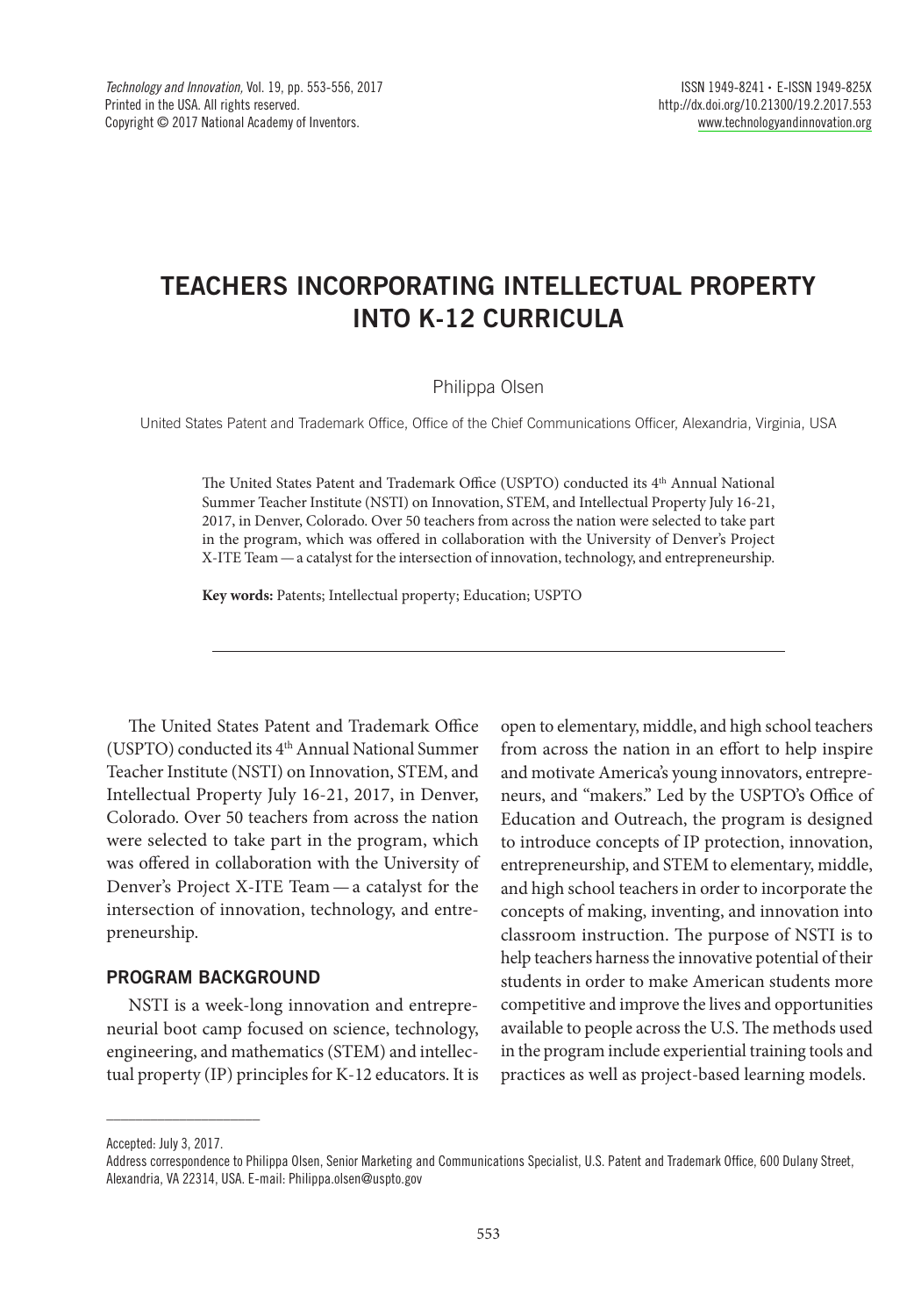## **IP AND INNOVATION CONCEPTS**

The central focus of this year's institute was on the creation and protection of IP, which includes inventions, knowledge discovery, creative ideas, and expressions of the human mind that may have commercial value and are protectable under patent, trademark, copyright, or trade secret laws. IP was modeled as both a teaching and learning platform to help inspire and motivate student achievement in STEM disciplines, computer science, and other fields of study such as innovation and entrepreneurship.

## **TEACHER ACTIVITIES**

Teachers at this year's institute learned about patents, trademarks, copyrights, and trade secrets and took part in a wide range of specially designed, hands-on activities ideally suited for teaching youth about IP, innovation, and entrepreneurship. Teachers collaborated to seek innovative solutions to a broad set of problems ranging from food and cooking to sports, design, and saving planet Earth. Teams were supported by IP subject matter experts from the

USPTO and innovation professionals from industry, academia, and government agencies. At the culmination, teams pitched their inventions to a panel of esteemed judges led by Molly Kocialski, director of the Rocky Mountain Regional Office in Denver, Colorado. The week concluded with a field trip to the National Renewable Energy Labs in Golden, Colorado, where teachers got a special tour of the labs and shared opportunities and strategies for implementing the skills and knowledge they learned at NSTI to further inspire student learning about IP, innovation, and entrepreneurship.

#### **SPEAKERS**

Distinguished speakers at this year's institute included notable inventors, entrepreneurs, and representatives from nonprofits, education, and the private sector.

- Steve Katsaros, CEO and founder of Nokero
- Jacquelyn Ros, CEO and founder of Revolar
- Ruthe Farmer, chief evangelist at the Computer Science for All Consortium



**Figure 1.** Teachers work on hands-on activities at the 2017 National Summer Teacher Institute. *Photo courtesy of USPTO.*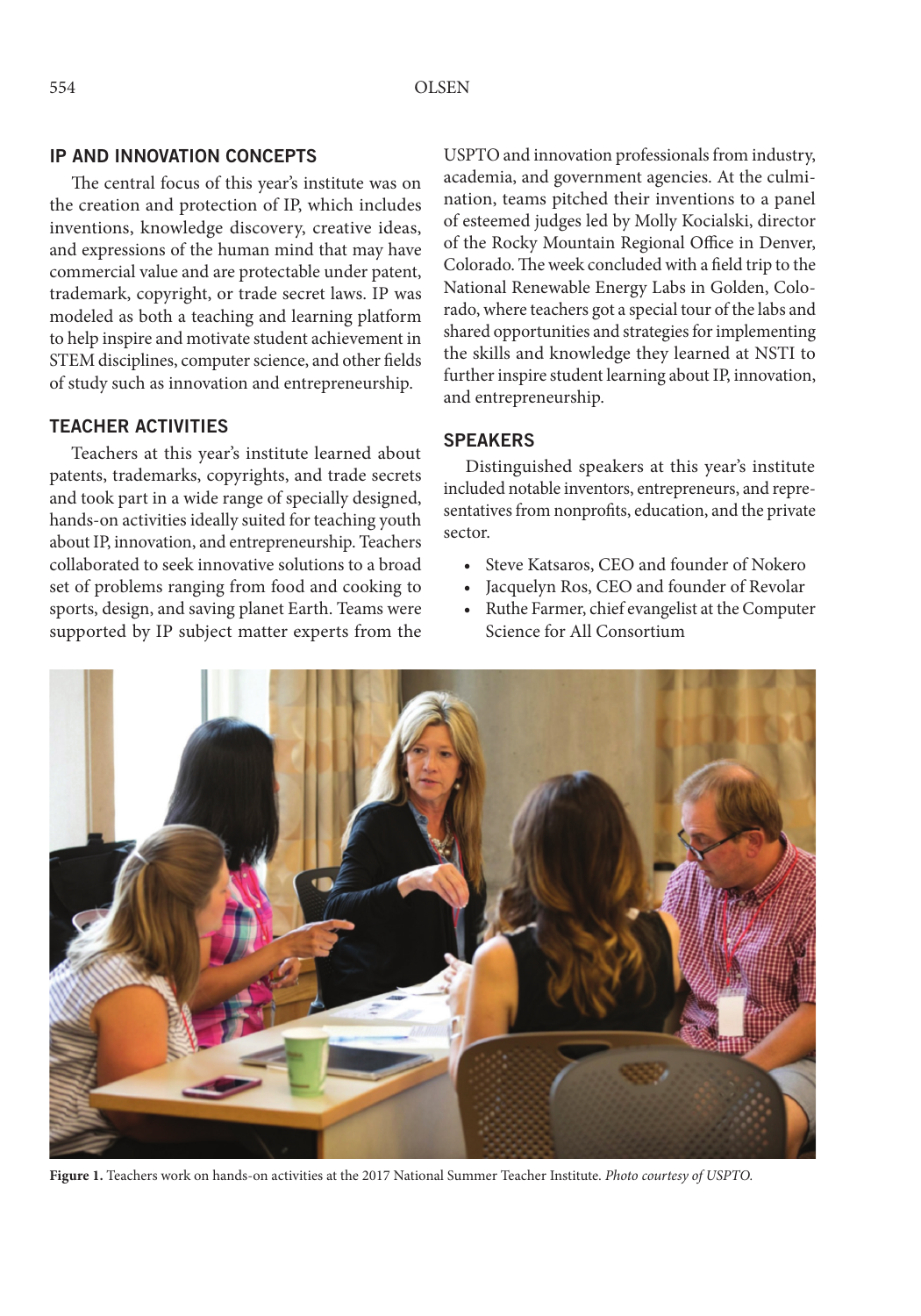- Steve Davee, author, educator, and "Maker" evangelist
- Mark Miano, executive editor from NBC Learn
- Avis Frazier-Thomas, vice president and intellectual property counsel for Warner Brothers Entertainment
- Dr. Richard Charles, STEM director for the Cherry Creek School District, Colorado
- Eric Payne, senior licensing executive at the National Renewable Energy Laboratory
- Dr. Leslie Flynn and Dawn Bowlus, University of Iowa Jacobson Institute for Youth Entrepreneurship

# **SPOTLIGHT ON DOUG SCOTT**

Doug Scott attended NSTI in 2014 and served as a teacher ambassador at this year's institute. He currently heads the Department of Technology and Engineering for Hopkinton Public Schools in Massachusetts and teaches engineering and robotics to students at Hopkinton High School.

Doug is also a master teacher in the Lemelson-MIT Program, which awards grants to schools each year to help students and their teachers use innovation and invention to solve problems in their communities. Doug helps teachers apply for the grants, and he assists them and their students throughout the invention process.

Doug decided to apply to attend the NSTI after working with a group of students who were submitting a patent application. He wanted to help them and become more knowledgeable about inventions and patents, and NSTI presented the perfect opportunity. Today, Doug has made what he learned at NSTI part of his curriculum.

"When you add invention to the mix, it brings something unique for students. When you bring in IP, it makes them think in a different way. When you have a student identify a problem, develop a solution and determine how to protect and market it, it makes them think about the whole innovation and entrepreneurship process."



**Figure 2.** Teachers work on hands-on activities at the 2017 National Summer Teacher Institute. *Photo courtesy of USPTO.*